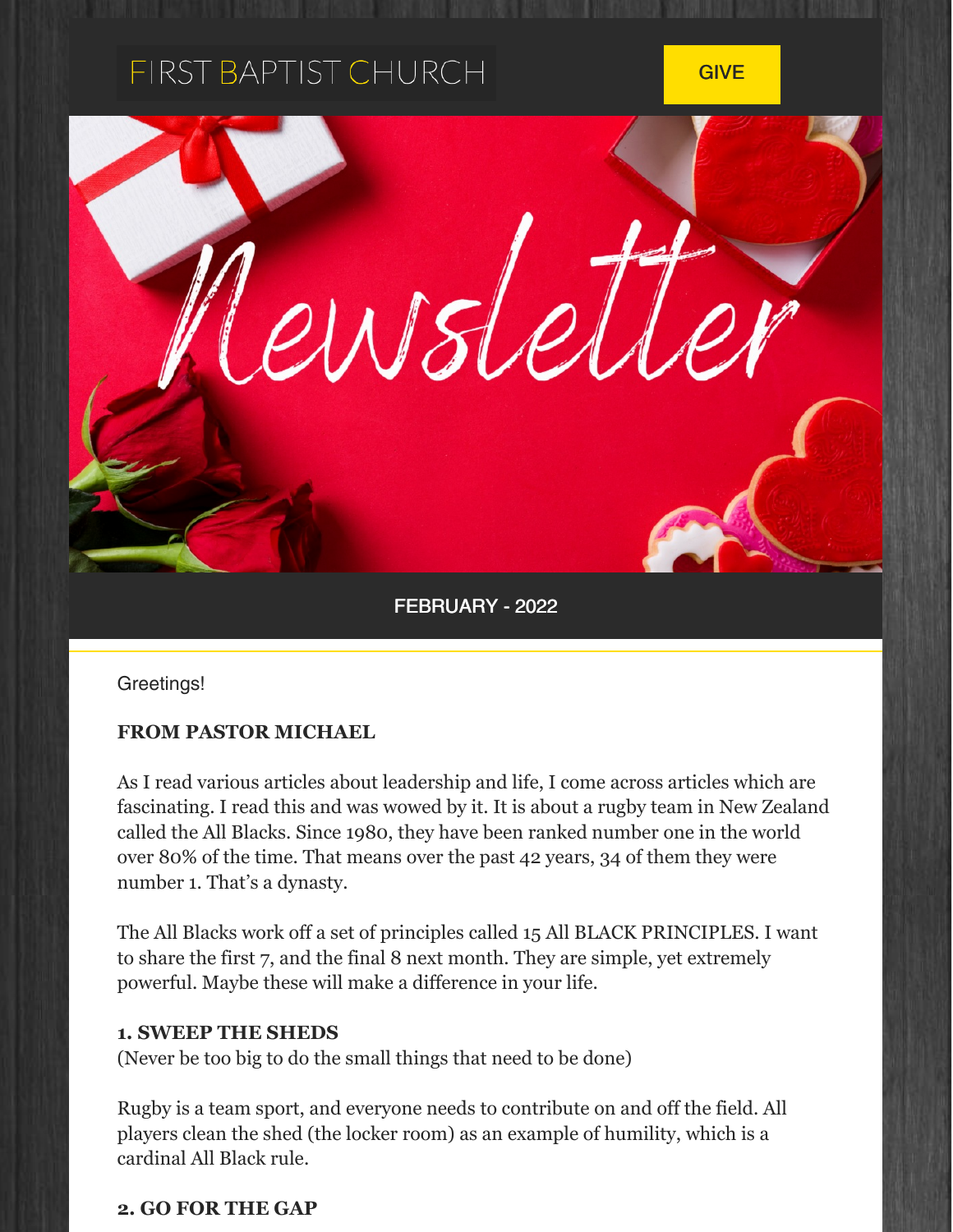(When you are on top of your game, change your game)

If you stand still everyone will pass you by. The All Blacks are always looking for ways to test themselves. Seeking continuous learning leaves no room for complacency.

#### **3. PLAY WITH PURPOSE**

(Ask Why?)

Good skills can be ineffective if you do not know what you are trying to achieve. They understand the shared goals, which unifies the team.

#### **4. PASS THE BALL**

(Leaders create leaders)

In rugby the captain is just one member of the team. But successful teams have leaders throughout their ranks. Take responsibility.

#### **5. CREATE A LEARNING ENVIRONMENT**

(Leaders are teachers)

Coaches want hungry players. Players who want to learn and develop their game, who constantly strive to improve. It does not mean it is solely the coaches responsibility. The All Blacks encourage players to share and mentor one another.

#### **6. NO JERKS**

(Follow the whanau {family})

The All Blacks are very much a team first and look to add players who have the right character. Some very promising players are never asked to join the team because they do not have the right character.

#### **7. EMBRACE EXPECTATIONS**

(Aim for the highest cloud)

A culture of expectations enables the asking and re-asking of fundamental questions 'how can we do better?' Taking risks in setting personal goals and team targets enables to aim higher.

The final 8 principles will come next month. For now, read these and absorb them. Challenge yourself to be the very person God has created you to be. These may be one avenue the Master uses to help you grow.

Be a blessing as you demonstrate the love and power of Christ to the world.

## NEWS AND EVENTS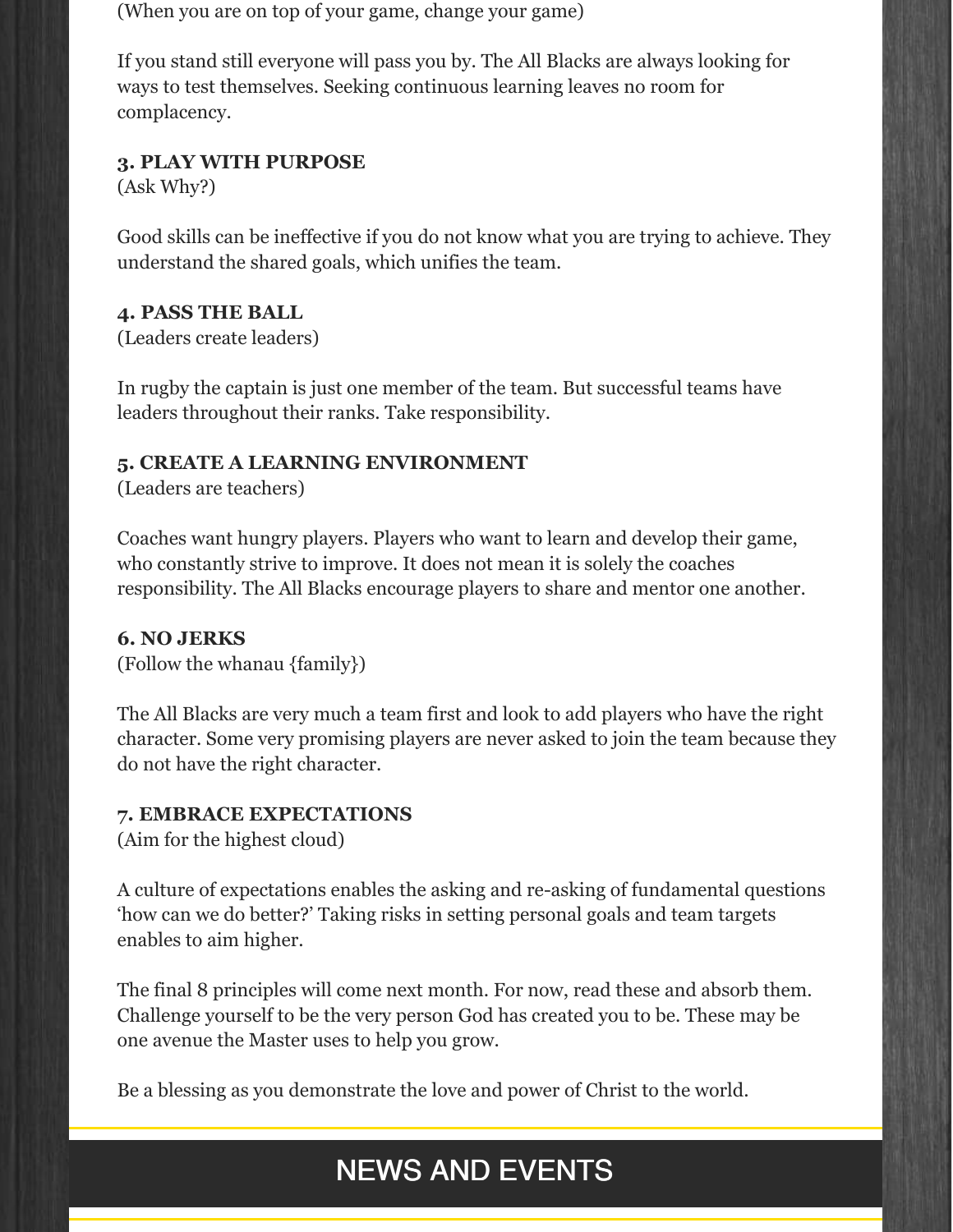

Please click [HERE](https://www.facebook.com/events/500612821480997?ref=newsfeed) to see the event on Facebook and let us know if you're attending!



Save the Date

**Ultrasound Dedications and Tours** Anderson (6 W 8th St.) - January 31, 9 am - 11 am Muncie (3020 N Oakwood Ave.) - February 7, 9 am - 11 am

**First Choice** 

#### **COVID UPDATE**

We thought by this time all of this would be gone, but covid is here to stay. As always, we want you to feel comfortable attending worship, or worshiping from home, work, or school. We are OK if you wear a mask or do not. That is a personal decision, and we appreciate the thought which goes into those decisions.

Personally, we have battled through the virus over the past few weeks, as Debbie had it and is still battling the effects of the virus. It hit her hard and seemed to pass over me. That is part of the strange randomness of the virus.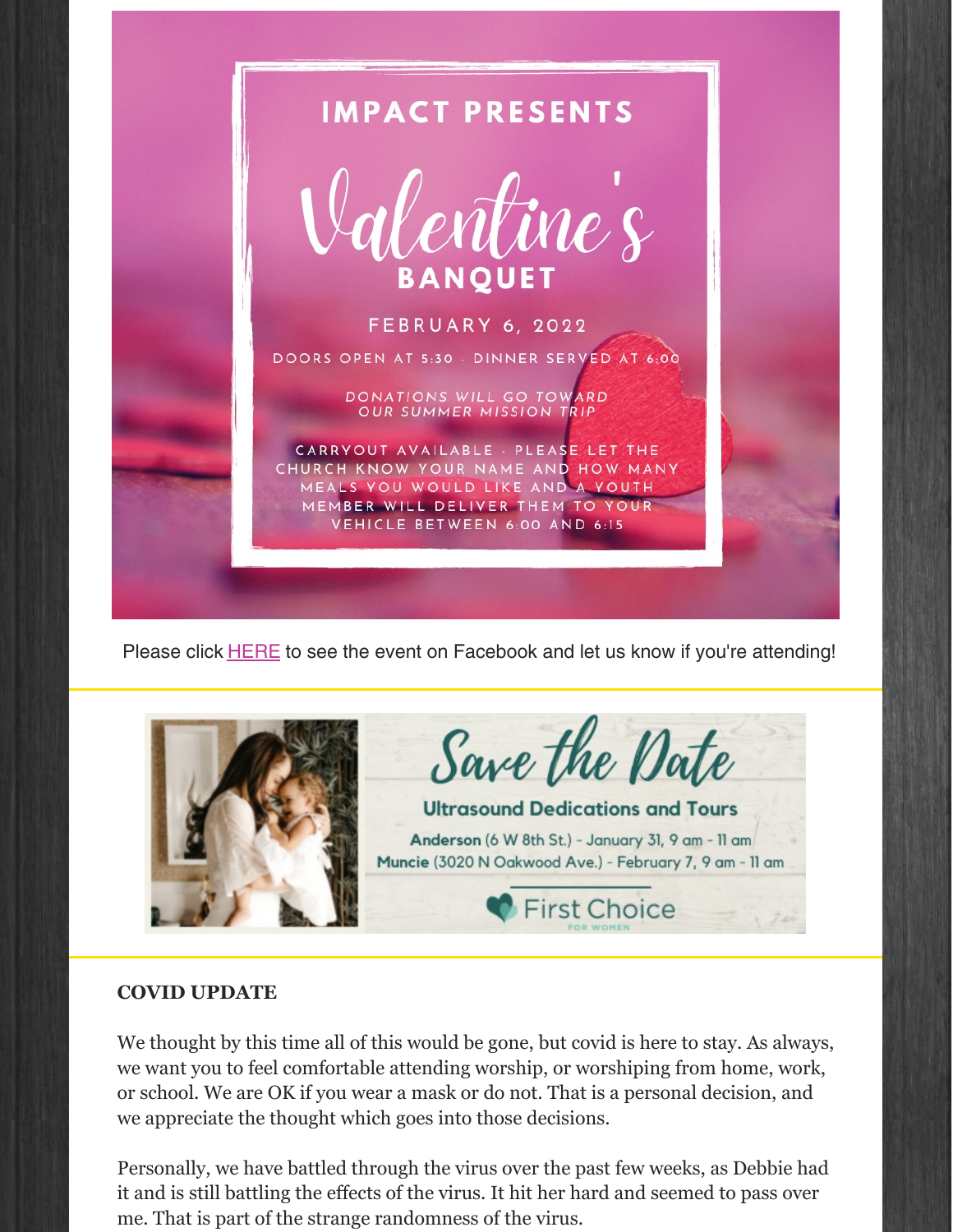We continue to sanitize the church and keep it clean as we want you to feel comfortable when you come to the church to worship.

With that in mind, as I met with the Deacons in January, we came to an agreement that for now, we will resume using the all-in-one cups for communion. I know it is not as nice and can be messy and hard to open, but for everyone's comfort and safety, we believe this is the best decision for now. We will review this decision on a monthly basis.

### **SERVICES**



#### Sunday

10:30am: Worship Celebration 2:00-4:00pm: Impact (grades 7-12)

**Tuesday** 7:00pm: Ladies Zoom Bible Study with Debbie Deutsch

#### **Wednesday**

6:30-7:30pm: High Point (grades K-3) Crew 456 (grades 4-6) Impact (grades 7-12)

### FOOD FOR THOUGHT

#### WRITE ALL THE WORDS

God told Jeremiah, "Write all the words which I have spoken to you in a book" (Jeremiah 30:2). God repeatedly instructed His people to write down what He told or showed them (Exodus 34:27; Deuteronomy 27:8; Jeremiah 36:2; Habakkuk 2:2).

In fact, after His people were delivered from bondage in Egypt, He had them keep a written record of the things He had done for them so that whenever they faced an intimidating enemy, they could review the records and remember God's powerful hand and loving guidance in their behalf, thus building their faith as they faced new obstacles and difficult adversaries. If it was wisdom then, the value of keeping written records for such reasons certainly has not lessened today.

Furthermore, human nature being what it is, we have a tendency to forget things we have previously heard, even if they were impactful at the time we heard them. In fact, Hebrews 2:1 reminds us, "We must pay much closer attention to what we have heard, so that we do not drift away." One way to help prevent important things from drifting away is to write them down and periodically review them.